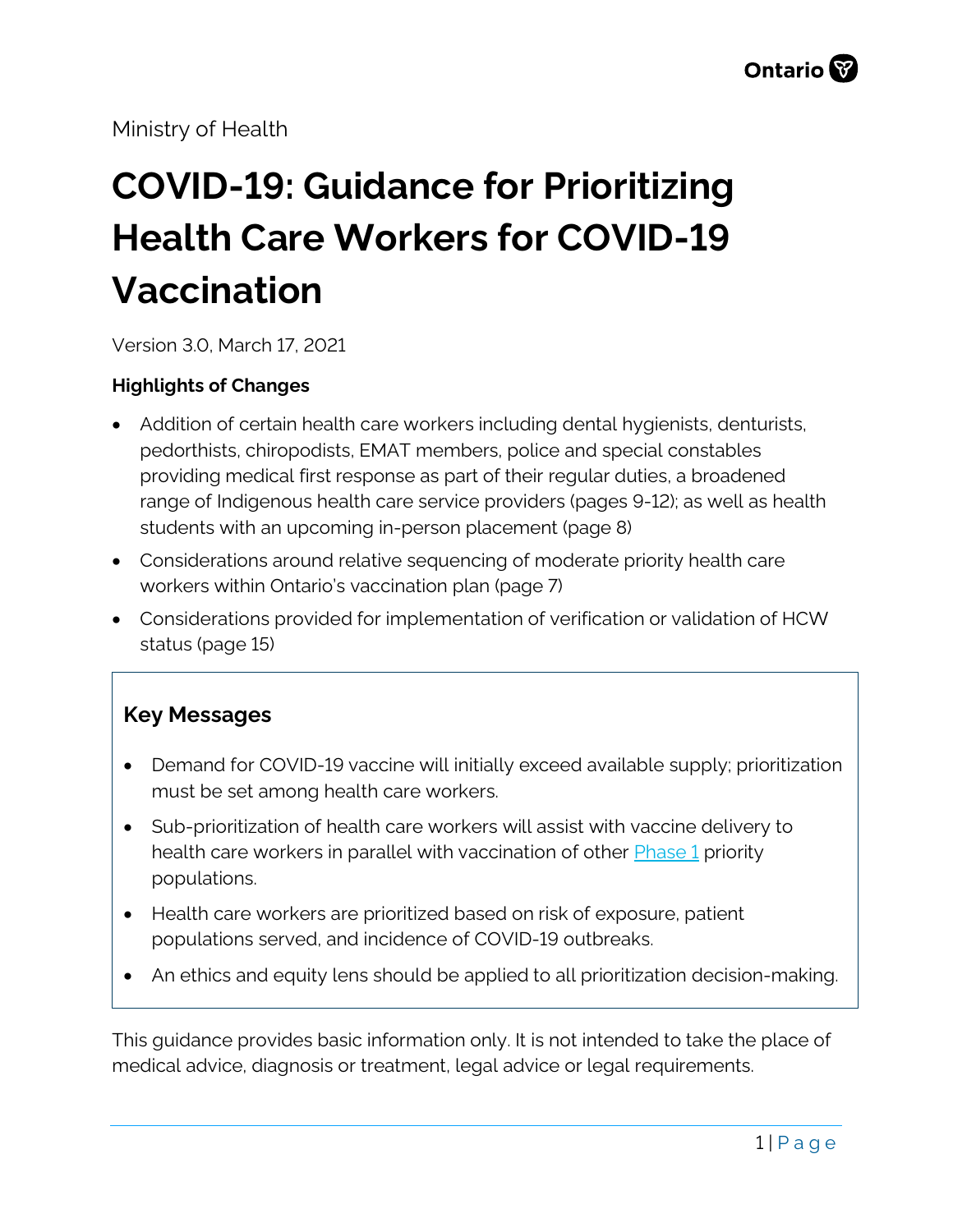In the event of any conflict between this guidance document and any applicable emergency orders, or directives issued by the Minister of Health, Minister of Long-Term Care, or the Chief Medical Officer of Health (CMOH), the order or directive prevails.

• Please check the Ministry of Health's (MOH) [COVID-19 website](http://www.health.gov.on.ca/en/pro/programs/publichealth/coronavirus/2019_guidance.aspx) regularly for updates to this document, list of symptoms, other guidance documents, directives and other information.

### **Purpose**

The purpose of this document is to provide guidance regarding the prioritization of health care workers for vaccination in a manner that balances provincial consistency with regional and local flexibility recognizing the nuance of local and regional contexts and data. Verification and validation of individual prioritization will depend on the processes established by those delivering local vaccination programs.

Health care workers have been identified as a priority group for COVID-19 vaccination in Ontario and in the National Advisory Committee on Immunization (NACI) recommendations.

This guidance complements the [prioritization sequence](https://covid-19.ontario.ca/getting-covid-19-vaccine-ontario#phase-2) that the Government of Ontario has developed.

In times of limited vaccine supply, the MOH will continue to provide detailed direction on sequencing and targets between designated priority populations. Because demand for COVID-19 vaccines among Ontario's health care workers will initially exceed available supply, [priorities for](#page-12-0) voluntary vaccination must be set **among** health care workers and will be phased. COVID-19 vaccination is **strongly**  recommended for all health care workers but remains voluntary. An employer may choose to create their own policies regarding mandatory staff immunization as a protective measure for residents and patients.

For the purposes of prioritization of vaccine doses, 'health care worker" is defined as:

• Any requiated health professionals and any staff member, contract worker, student/trainee, registered volunteer, or other essential caregiver currently working in a health care organization, including workers that are not providing direct patient care and are frequently in the patient environment. This includes cleaning staff, food services staff, information technology staff, security, research staff, and other administrative staff.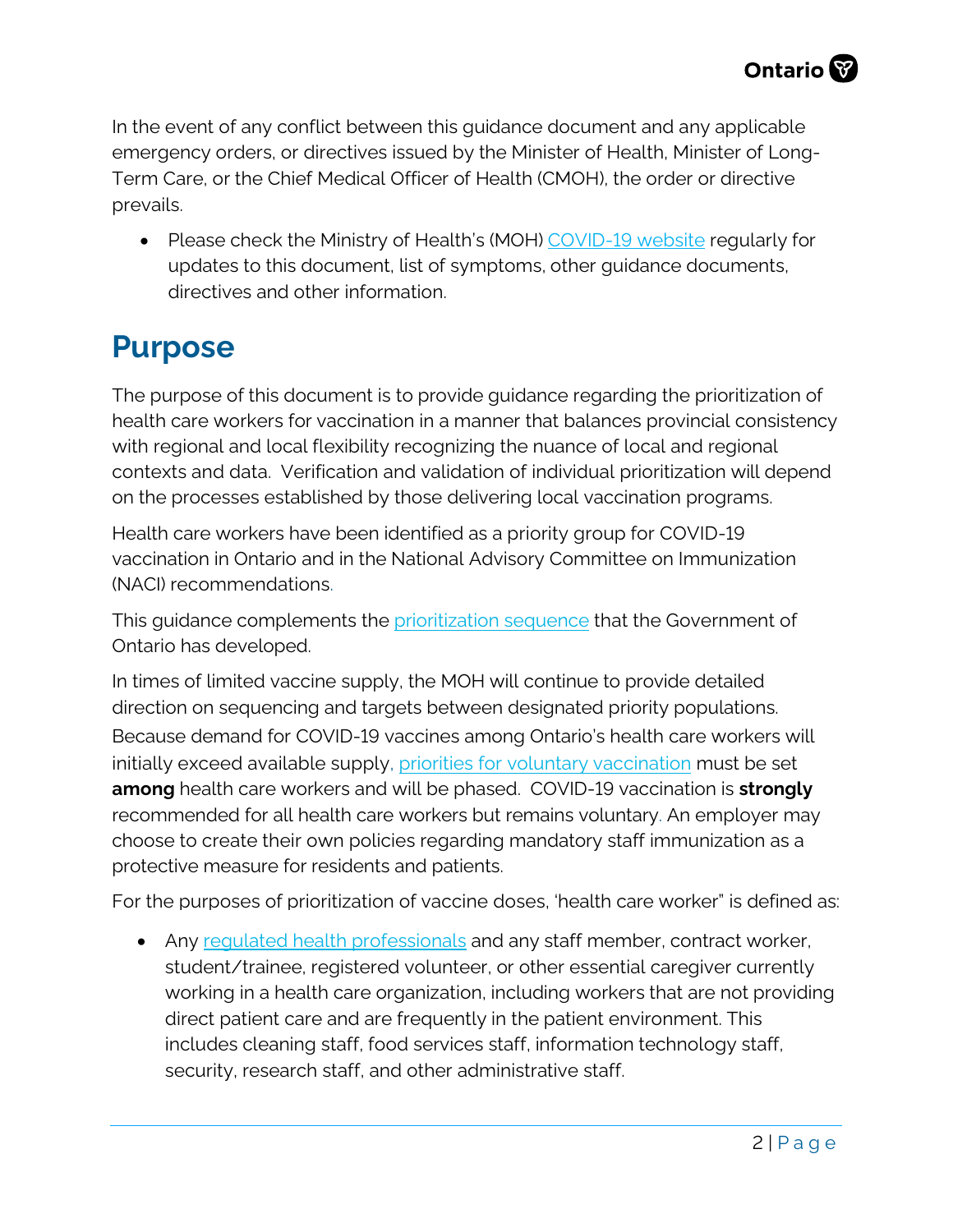• Workers providing healthcare service or direct patient service in a congregate, residential or community setting outside of a health care organization (e.g., nurse providing patient care in a school, worker performing personal support services in an assisted living facility, medical first responder in the community, peer worker in a shelter).

Note that while this definition of 'health care worker' is broad and inclusive, the remainder of this document sets out the phased prioritization of those included within this definition.

| Role                                            | <b>Responsibilities</b>                                                                                                                                                                                                                                                                                                                                                           |
|-------------------------------------------------|-----------------------------------------------------------------------------------------------------------------------------------------------------------------------------------------------------------------------------------------------------------------------------------------------------------------------------------------------------------------------------------|
| Ministry of Health (MOH)                        | Set priorities, sequencing and targets, support<br>healthcare system in implementation of the<br>vaccine program.                                                                                                                                                                                                                                                                 |
| Public Health Unit (PHU)                        | Lead local vaccination programs working with<br>partners from health and municipal sectors;<br>conducts prioritization in accordance with<br>provincial guidance and direction and in<br>consideration of local context. PHUs should<br>establish committees on prioritization that<br>include diverse views from affected parties and<br>groups to inform local decision-making. |
| Ontario Health (OH)                             | Support vaccination program coordination with<br>local health system partners.                                                                                                                                                                                                                                                                                                    |
| Associations, Unions and Regulatory<br>Colleges | Work with MOH and PHUs to support<br>vaccination of their members.<br>Work with membership to share information                                                                                                                                                                                                                                                                   |
|                                                 | with PHUs and on behalf of PHUs to support<br>immunization planning and rollout.                                                                                                                                                                                                                                                                                                  |
|                                                 | Help to mobilize membership for purposes of<br>vaccination, such as facilitating public health<br>communications with members.                                                                                                                                                                                                                                                    |

## **Roles and Responsibilities**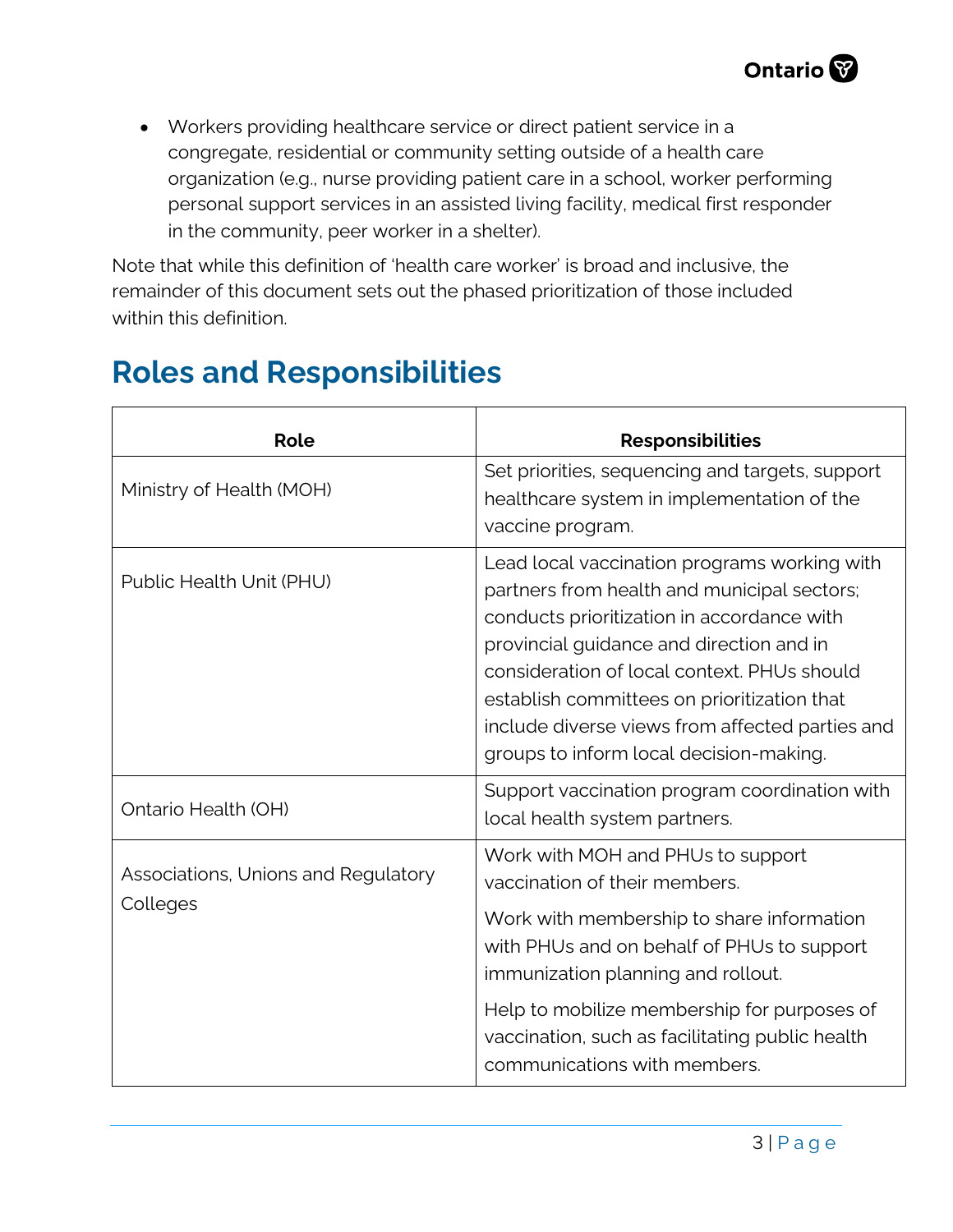| Role                                                                           | <b>Responsibilities</b>                                                                                                                                                                                                                                      |
|--------------------------------------------------------------------------------|--------------------------------------------------------------------------------------------------------------------------------------------------------------------------------------------------------------------------------------------------------------|
| Health Care Organizations (HCOs) and<br>other employers of health care workers | Support and facilitate vaccination operations<br>where requested and develop enabling policies<br>and strategies to support staff to get their<br>immunization.<br>Responsible for prioritizing health care workers<br>and employees within the organization |
|                                                                                | according to the Ministry's health care worker<br>prioritization guidance.                                                                                                                                                                                   |
| <b>Health Care Workers</b>                                                     | Participate in immunization as vaccinators and<br>recipients, counsel patients, address patient<br>concerns and questions, and combat myths.                                                                                                                 |

# **Approach to Prioritization of Health Care Workers**

The goal of this arm of the provincial vaccination program is to vaccinate all eligible and willing health care workers as quickly as possible starting with those at highest risk of exposure to COVID-19 and who are critical to the COVID-19 pandemic response, based on vaccine availability.

A stepwise approach to prioritization has been developed which considers multiple factors including the sectors and settings that people work in, local and community factors as well as individual factors. Each step should be performed in sequence to gradually refine from the broad sector/setting level down to the individual level.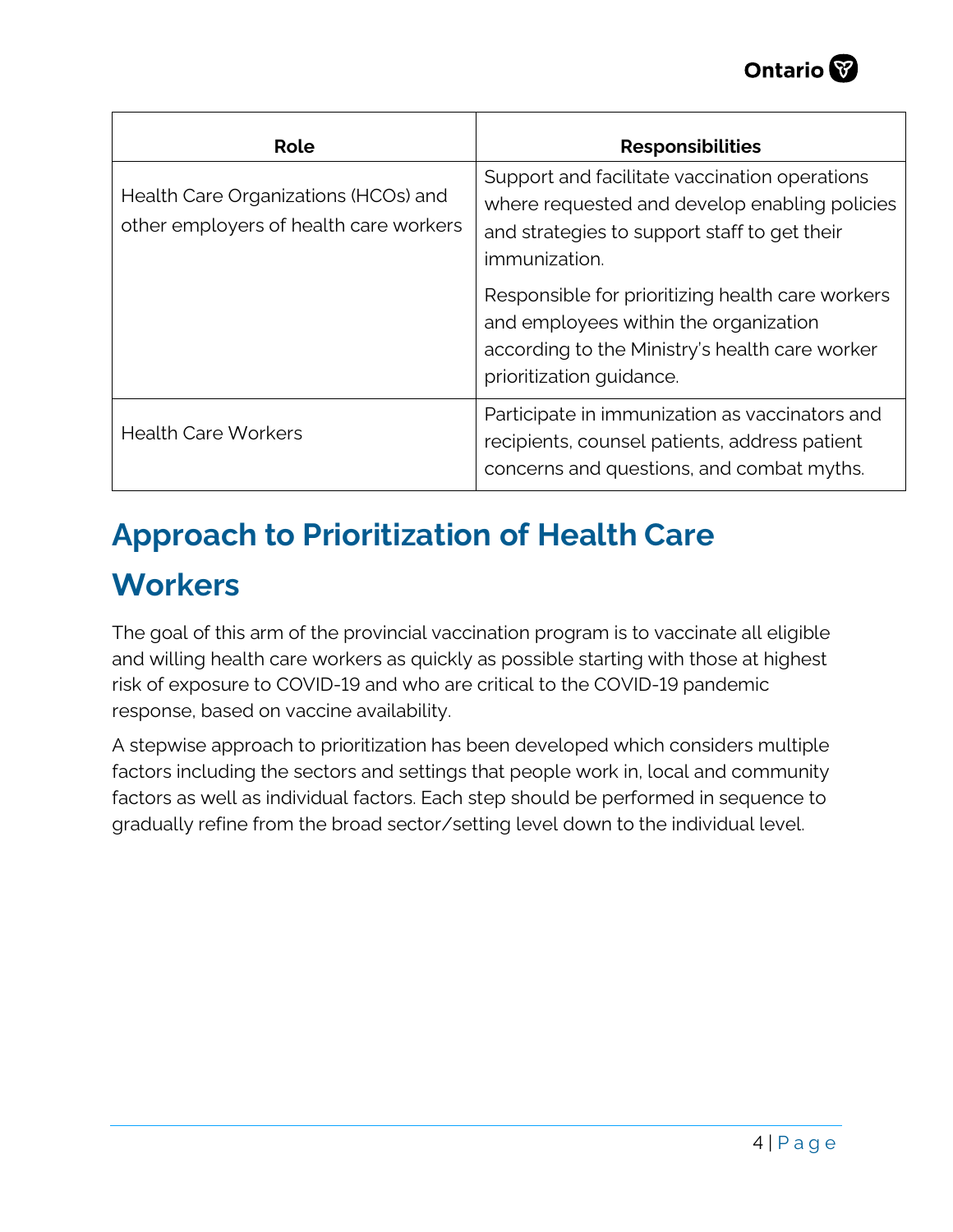

#### **Fig. 1 Approach to Prioritization**



#### **1. Prioritize health care sectors and other settings** (MOH)

- The MOH has outlined priority health sectors and settings based on the following criteria:
	- o [Occupational risk of exposure](https://oahpp.shinyapps.io/Occup_Covid19_App/) to COVID-19.
	- o Highest likelihood of COVID-19 acquisition among healthcare workers based on outbreak data.
	- o Risk of severe disease and outcomes from COVID-19 among patient population served.
	- o Criticality of the health care sector:
		- **Those who provide critical services during the pandemic by** caring for patients with and without COVID-19 infection.
		- This key criterion aims to protect health care human resources by prioritizing workers who cannot work remotely or virtually and who work in areas with limited or reduced capacity, little or no redundancy, and are essential to health system capacity.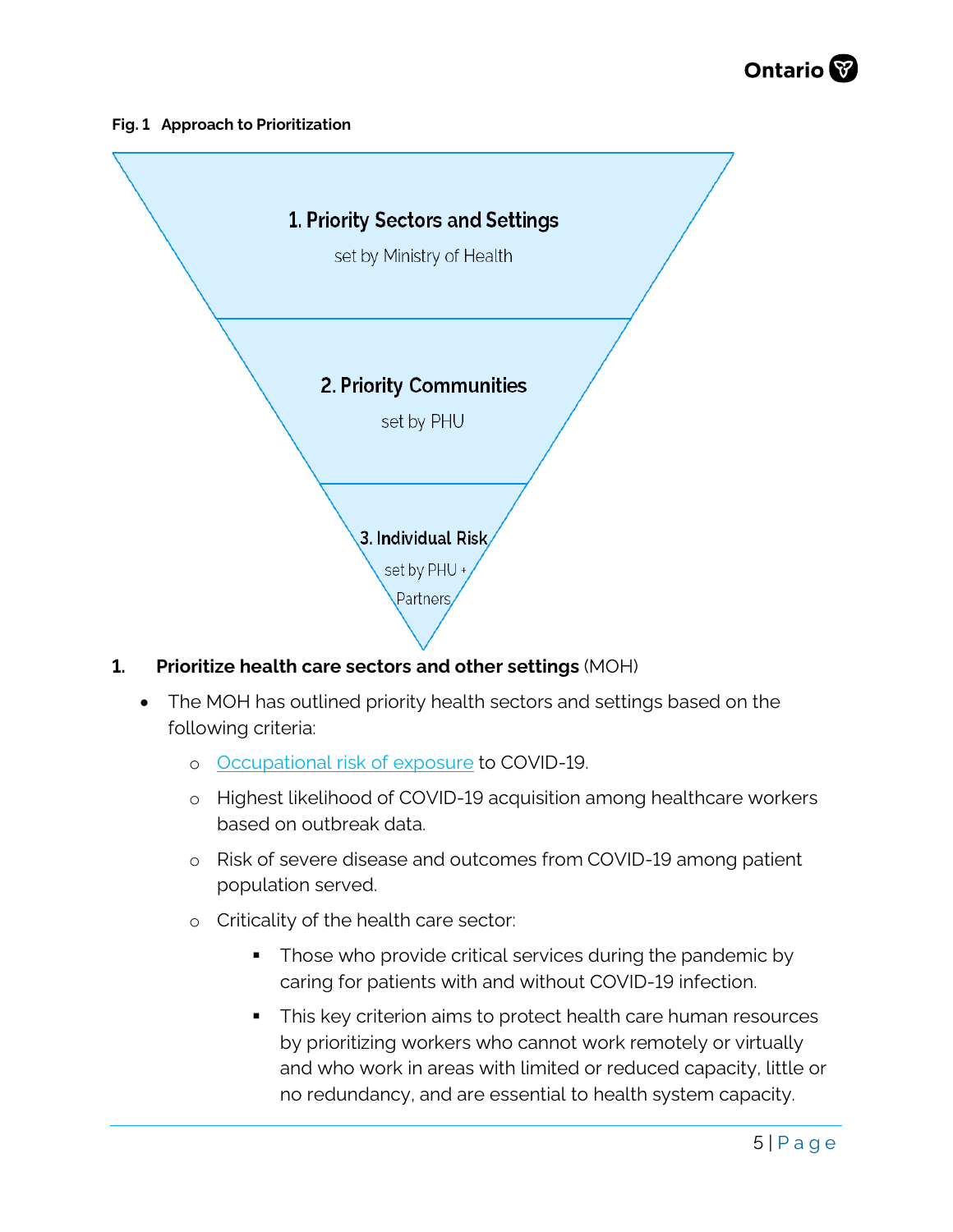#### **2. Sub-prioritize settings and sectors at the community level** (performed by PHU)

- Within defined priority levels of health care sectors and settings (see page 8) PHUs will begin vaccinating first those practicing in communities with a highprevalence of COVID-19 (e.g., racialized communities), or at high risk of severe outcomes from COVID-19 infection or at increased risk due to structural and socio-economic factors as well as local staffing criticality .
- Potential data sources to support PHU decision making include:
	- o Ministry reports and publications on high priority communities.
	- o Available provincial data on exposure, risk and equity.
	- o Internal PHU data (e.g., case and contact management/outbreak information).
	- o [Institute for Clinical Evaluative Sciences](https://www.ices.on.ca/) (IC/ES) information on high-risk neighbourhoods.
- **3. Prioritize among workers** (performed by local partners<sup>1</sup> including associations, unions and colleges in collaboration with the PHU)
	- **Prioritizing among workers may not be required in all situations. This step should only be completed when further prioritization is required within the sectors and settings as part of steps 1 and 2 due to limited vaccine supply, and where operationally feasible.**
	- Among sectors and settings in priority communities, PHUs support local vaccine delivery sites/institutions/sectors/employers, in identifying priority workers within each sector if needed.
	- Where feasible, prioritization among workers should use a risk matrix considering exposure risk, patient population's risk and criticality of the worker's role and responsibilities and, where demand continues to exceed available supply, individual risk for severe disease and outcomes (see Appendix).
	- Where feasibility does not allow for the use of a risk matrix, prioritization at this step should consider:
		- $\circ$  Those who provide direct and more frequent or sustained care, or whose presence in those environments is more direct, frequent, or sustained

<span id="page-5-0"></span><sup>&</sup>lt;sup>1</sup> The extent of involvement in this work will be informed by the vaccination model within PHUs and communities. For example, where a health care organization is delivering vaccines, they will be involved in this prioritization process.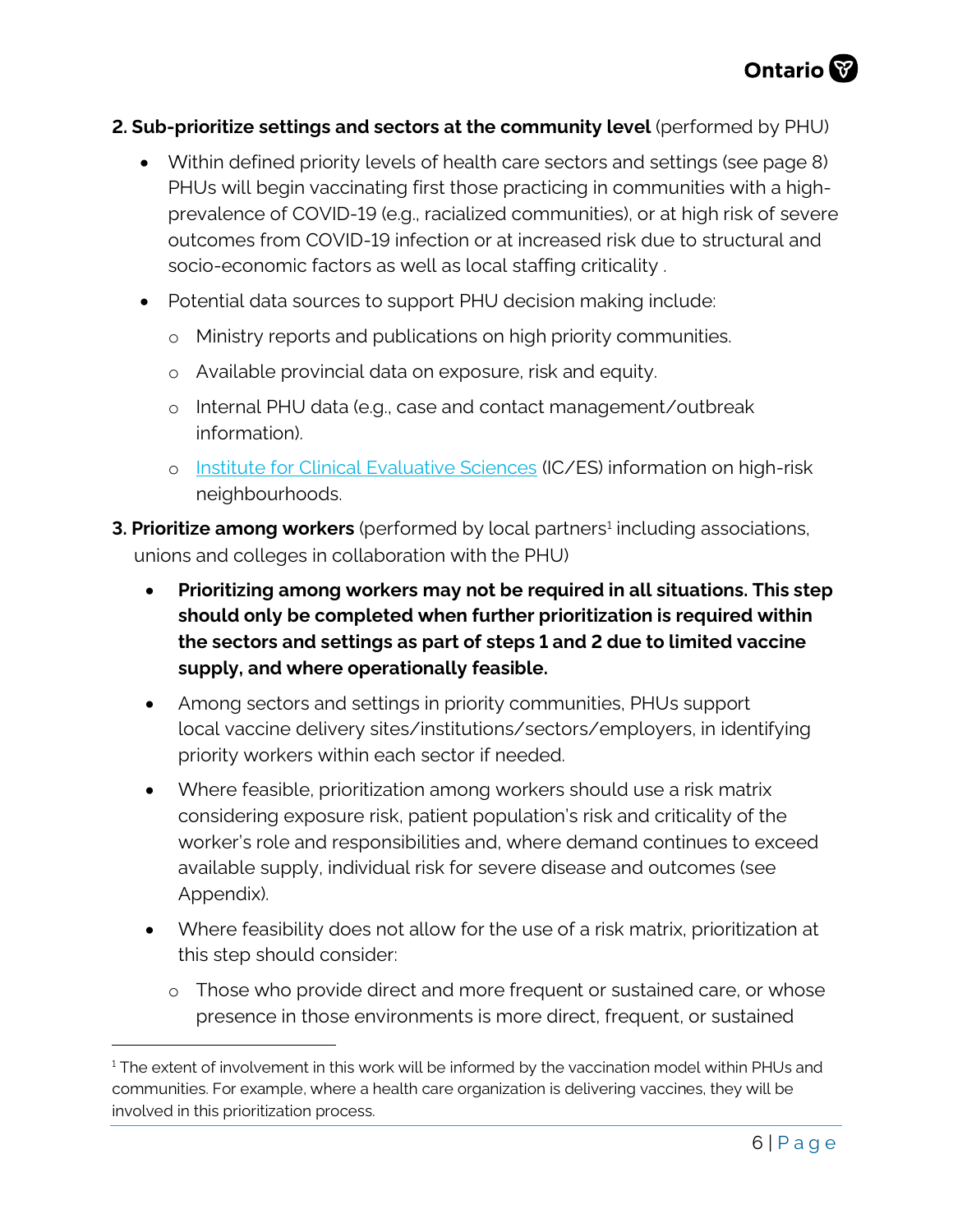(versus those in non-patient facing, administrative roles and health care workers who can work from home/remotely); and

- o Those who are ≥60 years old[2](#page-6-0) or who, based on voluntary self-report, consider themselves to be at higher risk due to biological, social, or geographical factors.
- Health care workers who are working entirely from home/remotely should be considered the lowest risk health care workers and are a lower priority for vaccine.
	- o Note: When considering prioritization of workers who are working from home/remotely, consideration should be given to whether vaccination of that worker would lead to a resumption in providing in-person medical services, thereby increasing health service availability.
	- o There may be a period of overlap between finalizing the vaccination of Phase 1 populations and starting vaccination of Phase 2 populations. Health care workers in the moderate priority group are considered lower risk workers and may be vaccinated while Phase 2 vaccinations are beginning. Public Health Units and their vaccination clinic partners may exercise discretion with this group in recognition of the local context, operational considerations, and available vaccine supply.

## **Priority Health Sectors and Workers**

Health care workers have been identified as a priority population for **Phase 1** of Ontario's vaccination program.

The following levels of priority (Highest, Very High, High, Moderate) have been identified by the MOH and should be used to sub-prioritize health care workers.

There may be overlap between the priority levels, and efforts should be made to follow the sequencing and provincial direction as closely as possible starting with individuals who fall into the Highest Priority level. In a vaccine-limited supply scenario, all efforts should be made to vaccinate all those in the Highest Priority level before moving on to the next level, and so on. With adequate vaccine supply, health units may begin a subsequent priority level concurrently to finishing a previous one to maximize efficiency.

<span id="page-6-0"></span><sup>&</sup>lt;sup>2</sup> As per [PHAC recommendations](https://www.canada.ca/en/public-health/services/publications/diseases-conditions/people-high-risk-for-severe-illness-covid-19.html) that populations over 60 years of age are at risk for more severe disease or outcomes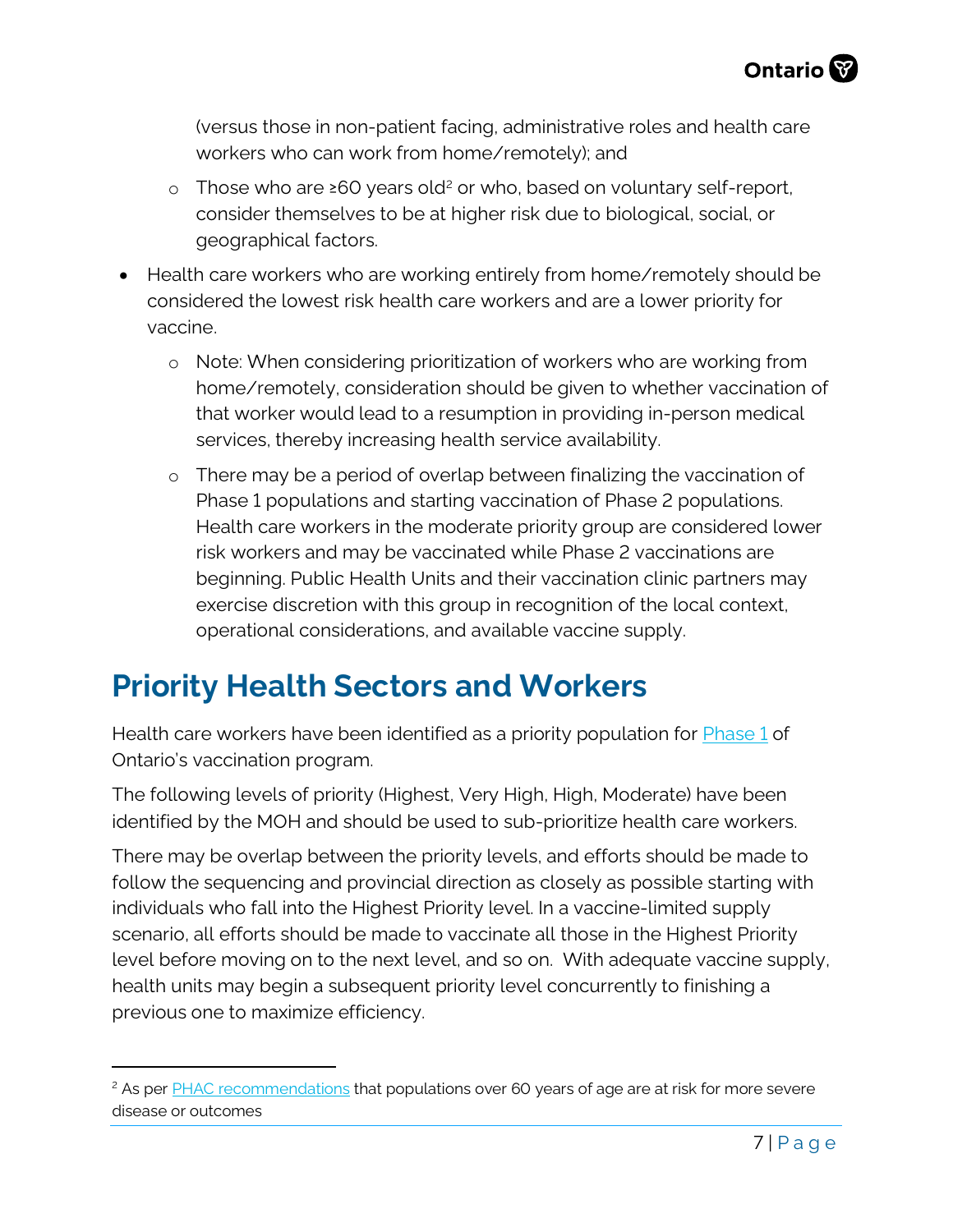The levels assume workers who are actively in their roles at the time of planned or anticipated vaccination. Workers that have been redeployed should be assessed based on their place of work or role at the time of planned or anticipated vaccination.

Health care students with confirmed upcoming in-person clinical placements may be offered vaccination prior to the start of their placement, and in accordance with the prioritization of the sector or setting where the placement takes place.

These levels have been developed in consideration of settings where different groups work, the risk of exposure to COVID-19, and the patient populations served.

# **Highest Priority**

### **Sectors and Settings[3](#page-7-0) [4](#page-7-1)**

**Frontline health care workers in the following sectors and settings (including custodial, reception, and other staff):**

- **All hospital and acute care staff in frontline roles with COVID-19 patients and/or with a high-risk of exposure to COVID-19, including those performing aerosol-generating procedures:**
	- o Critical Care Units
	- o Emergency Departments and Urgent Care Departments
	- o COVID-19 Medical Units
	- o Code Blue Teams, rapid response teams
	- o General internal medicine and other specialists involved in the direct care of COVID-19 positive patients
- **All patient-facing health care workers involved in the COVID-19 response:**

<span id="page-7-0"></span><sup>&</sup>lt;sup>3</sup> In alignment with the definition of Health Care Worker that has been provided, where a health sector has been named in the priority sector, all workers in that sector are included (e.g., including custodial, security and reception staff). Where a non-health setting has been named, only workers providing a health service or direct patient care are included.

<span id="page-7-1"></span><sup>4</sup> Sectors may be amended based on new evidence of exposure risk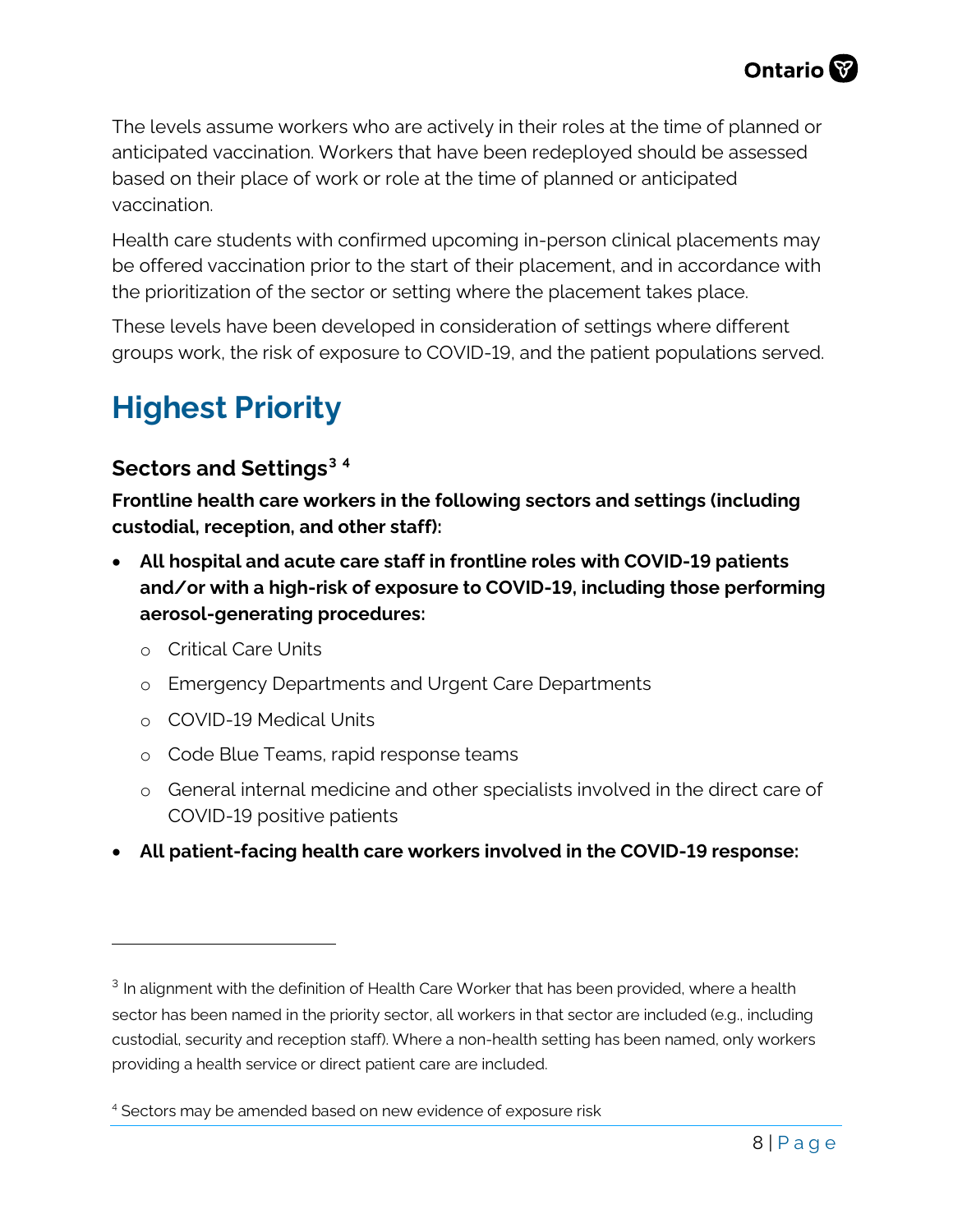- o COVID-19 Specimen Collection Centers (e.g., Assessment centers, community COVID-19 testing locations)
- o Teams supporting outbreak response (e.g., IPAC teams supporting outbreak management, inspectors in the patient environment, redeployed health care workers supporting outbreaks or staffing crisis in congregate living settings)
- o COVID-19 vaccine clinics and mobile immunization teams
- o Mobile Testing Teams
- o COVID-19 Isolation Centers
- o COVID-19 Laboratory Services
- o Current members of Ontario's Emergency Medical Assistance Team (EMAT) who may be deployed at any time to support an emergency response
- **Medical First Responders** (ORNGE, paramedics, firefighters providing medical first response, police and special constables providing medical first response as part of their regular duties).
- **Community health care workers serving specialized populations including:**
	- o Needle exchange/syringe programs & supervised consumption and treatment services
	- o Indigenous health care service providers including but not limited to: Aboriginal Health Access Centers, Indigenous Community Health Centers, Indigenous Interprofessional Primary Care Teams, and Indigenous Nurse Practitioner-Led Clinics
	- o Special considerations for the following:
		- **Community Health Centers serving disproportionally affected** communities and/or communities experiencing highest burden of health, social and economic impacts from COVID-19
		- Highly critical health care workers in remote and hard to access communities, e.g., sole practitioner
	- o Home and community care health care workers caring for recipients of chronic homecare and seniors in congregate living facilities<sup>[5](#page-8-0)</sup> or providing hands-on care to COVID-19 patients in the community

<span id="page-8-0"></span><sup>&</sup>lt;sup>5</sup> Consider a programmatic vaccination approach for home care workers caring for patients who are in Phase 1 populations (see Implementation considerations, page 14)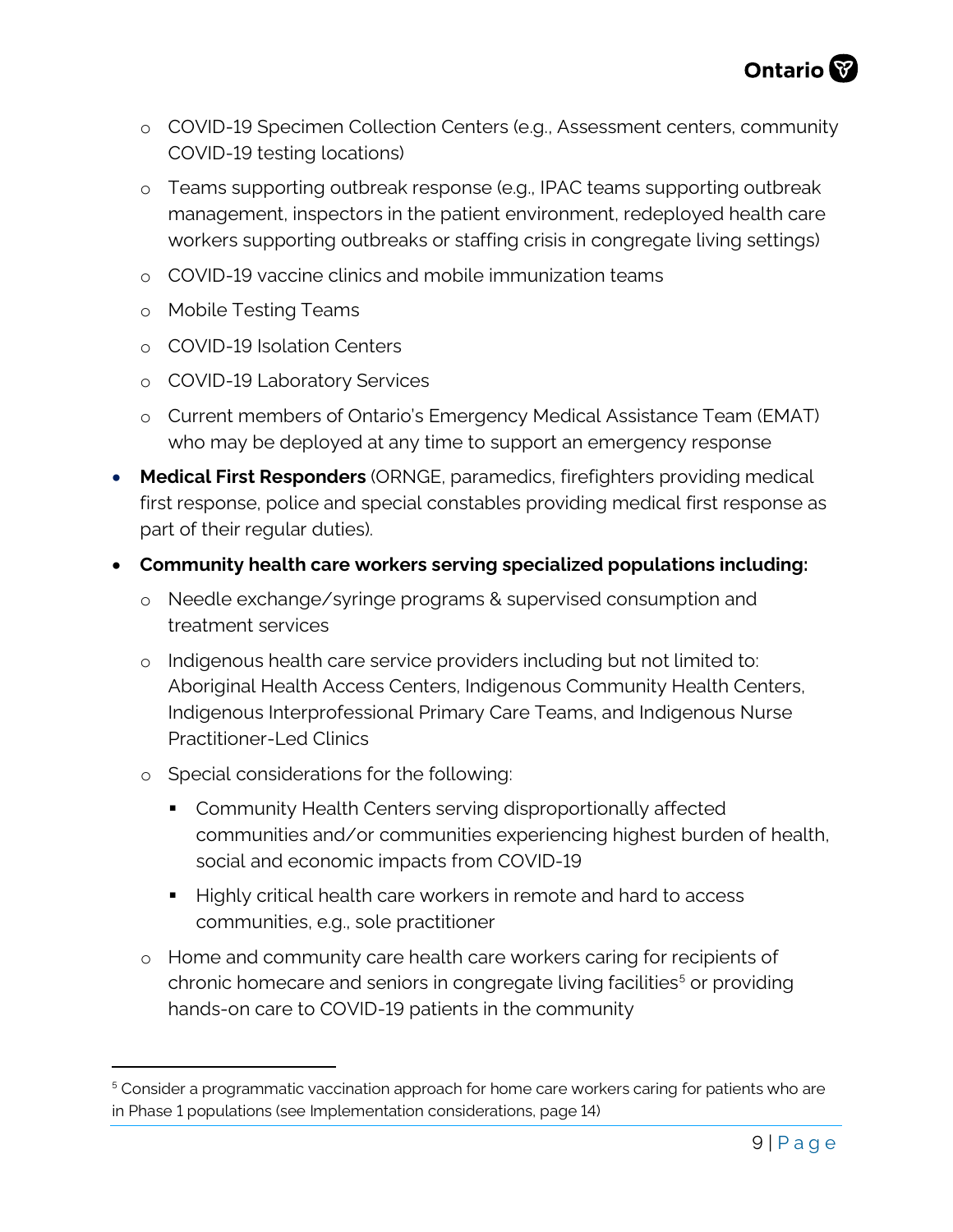### **Rationale**

- Provide direct, in-person patient care to patients at highest likelihood of being COVID-19 positive or work in environments with high in-person exposure to these patients (e.g., cleaner in critical care unit).
- Hospitals are the largest source of case acquisition among health care workers and outbreak associated patient deaths outside of long-term care homes and retirement homes<sup>[6](#page-9-0)</sup>. .
- Ensure vital pandemic response services are protected and maintained.
- Specialized patient populations at highest risk of negative outcomes if they contract COVID-19.
- Most critical health care workers to COVID-19 response and to highly vulnerable communities.

# **Very High Priority**

### **Sectors and Settings[7](#page-9-1) [8](#page-9-2)**

Frontline health care workers in the following sectors and settings:

- **Acute care and other hospital settings** (patient care areas not included in Highest Priority (e.g., surgical care, obstetrics, etc.)).
- **Congregate settings**<sup>[9](#page-9-3)</sup> (assisted living, correctional settings, residential facilities, hospices and palliative care settings, shelters, supportive housing (outside of Highest Priority level)).
- **Community care with high risk of exposure and serving specialized patient populations** (Community Health Centers, Home and community care (outside of the Highest Priority level), Adult day programs for seniors).

<span id="page-9-0"></span><sup>&</sup>lt;sup>6</sup> As per Provincial Case and Contact Management System

<span id="page-9-1"></span> $<sup>7</sup>$  In alignment with the definition of Health Care Worker that has been provided, where a health</sup> sector has been named in the priority sector, all workers in that sector are included (e.g., including custodial, security and reception staff). Where a non-health setting has been named, only workers providing a health service or direct patient care are included.

<span id="page-9-2"></span><sup>&</sup>lt;sup>8</sup> Sectors may be amended based on new evidence of exposure risk

<span id="page-9-3"></span><sup>&</sup>lt;sup>9</sup> Consider a programmatic vaccination approach (see Implementation considerations, page 14)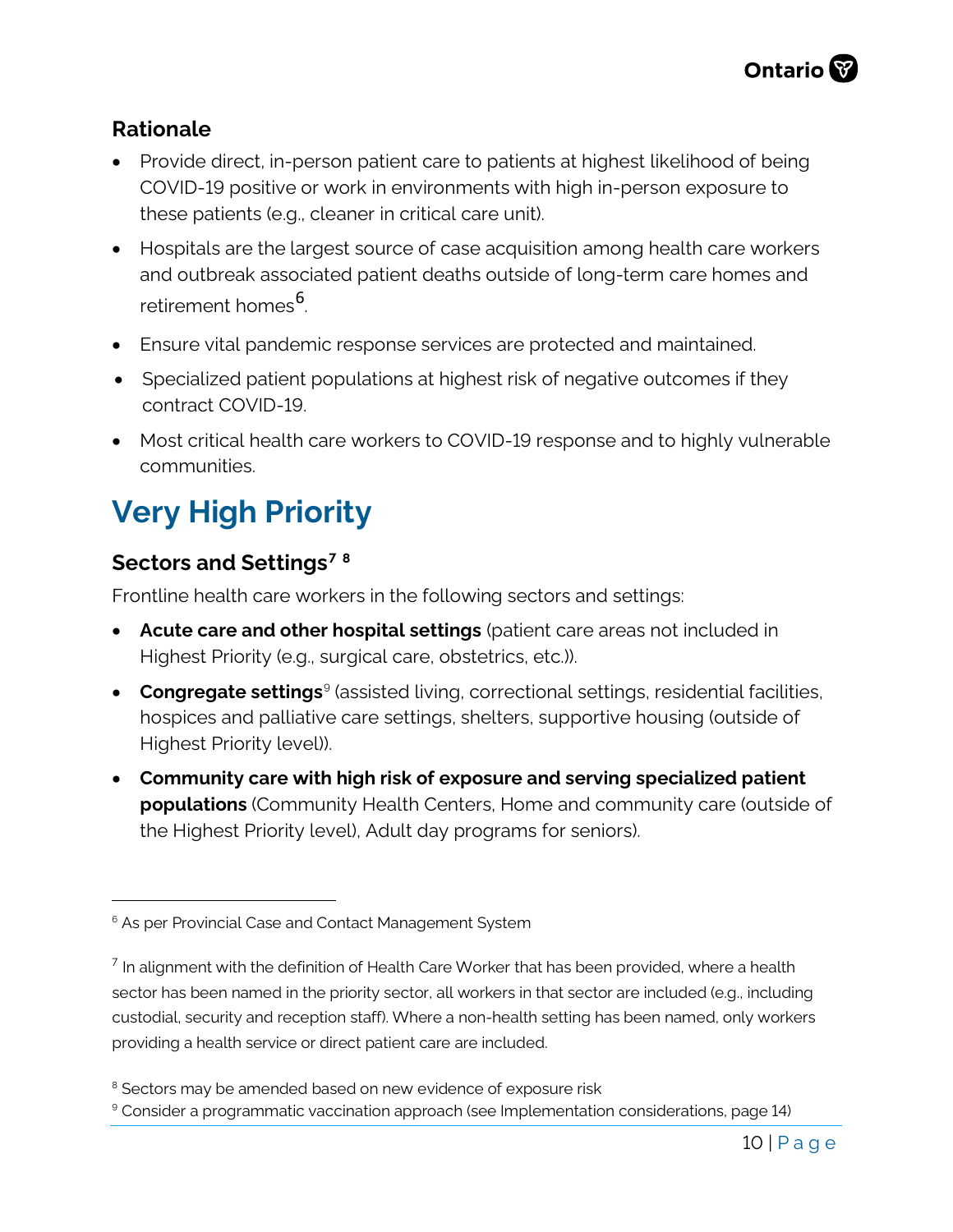- **Other health care services for Indigenous populations** (Community agencies with patient-facing providers delivering any type of health services to First Nations communities and Indigenous Peoples that are not captured in Highest Priority).
- **Community care with high risk of exposure and serving the general population** (Birth centres, Community Based Specialists, Death investigation professionals, Dentistry and Dental Hygiene, Gynecology/obstetrics, Midwifery, Nurse practitioner-led clinics / contract nursing agencies, Otolaryngology (ENT), Pharmacies, Primary care, Respirology (Respiratory Therapy), Walk-in clinics, Medical transport.
- **Laboratory services**

#### **Rationale**

- Generally, provide more direct, in person patient care
- Generally, higher level of urgency and criticality, services that cannot be delayed or deferred.
- Generally higher likelihood of engaging in higher exposure risk procedures.
- Unable to work virtually or remotely.
- Specialized patient populations at high risk of negative outcomes if they contract COVID-19.
- Interactions with patients/clients with less access to PPE.
- High criticality to health system.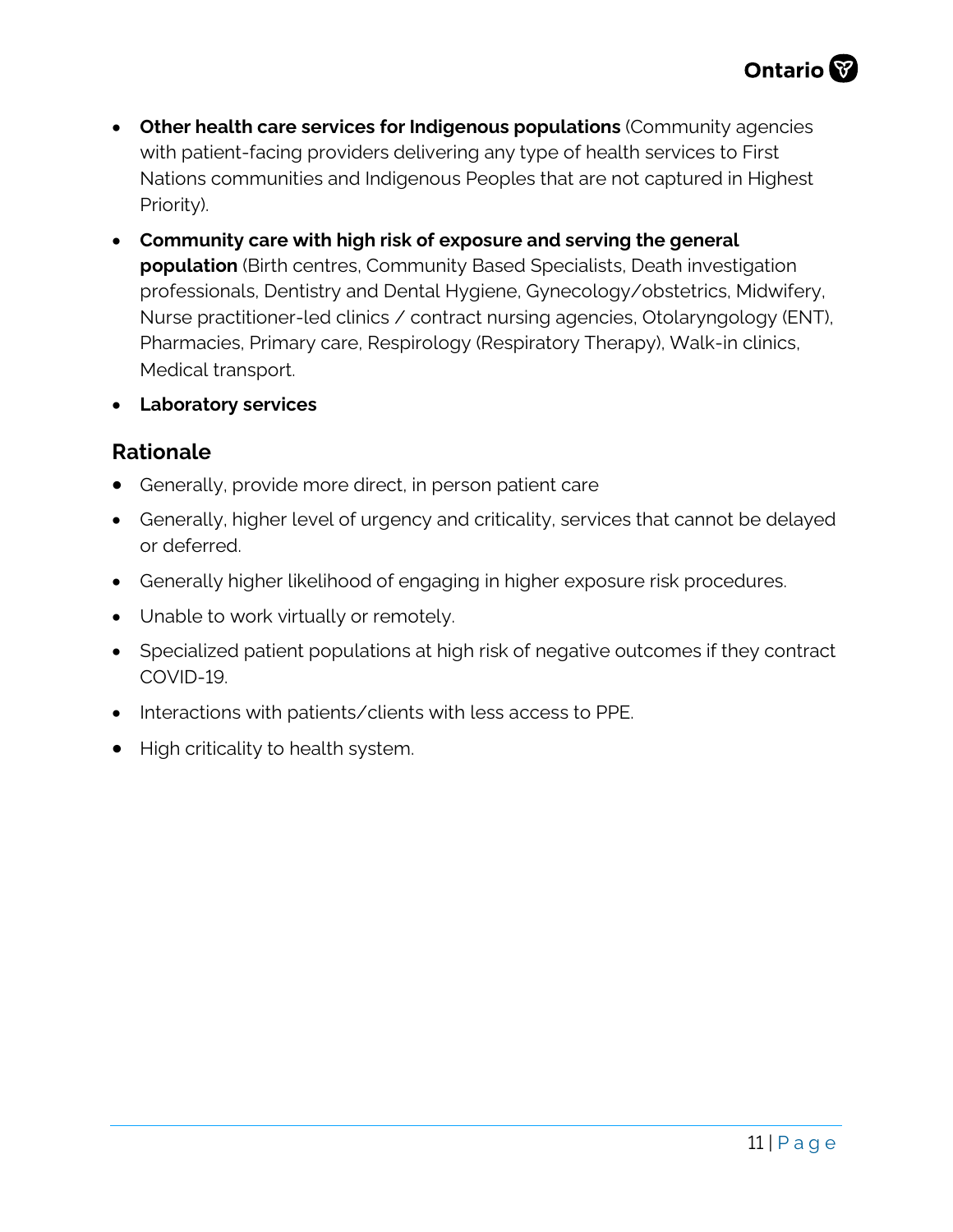# **High Priority**

#### **Sectors and Settings[10](#page-11-0) [11](#page-11-1)**

Frontline health care workers in the following settings and sectors:

- **Community care with lower risk of exposure and serving special populations[12](#page-11-2)** (health care providers in developmental services, mental health and addictions services).
- **Community care with lower risk of exposure and serving general population[13](#page-11-3) (**Campus health, Community diagnostic imaging, Daycare/school nursing, Dietary / nutrition, Independent health facilities (e.g., Opticians/Optometry, Podiatry/Chiropody, Audiology, medical and surgical specialties, Pedorthists, Denturists, etc.), Naturopathy, Holistic care, Social work, Sexual health clinics.
- **Non-acute rehabilitation and therapy[14](#page-11-4)** (Chiropractic, Chronic pain clinics, Kinesiology, Occupational therapy, Physiotherapy, Psychiatry, Psychology, Psychotherapy, Registered massage therapy, Acupuncture, Other therapy).
- **Public health** (all other public health).

#### **Rationale**

- Generally lower risk of exposure relative to highest and high priorities.
- Generally less urgent care, services that can be delayed/ deferred relative to highest and high priorities.
- Unable to fully work virtually or remotely.

<span id="page-11-0"></span> $10$  In alignment with the definition of Health Care Worker that has been provided, where a health sector has been named in the priority sector, all workers in that sector are included (e.g., including custodial, security and reception staff). Where a non-health setting has been named, only workers providing a health service or direct patient care are included.

<span id="page-11-1"></span> $11$  Sectors may be amended based on new evidence of exposure risk

<span id="page-11-2"></span> $12$  Excludes services provided to home care clients captured under home and community care services in priority levels above.

<span id="page-11-3"></span> $13$  Excludes services provided to home care clients captured under home and community care services in priority levels above

<span id="page-11-4"></span><sup>&</sup>lt;sup>14</sup> Excludes services provided to home care clients captured under home and community care services in priority levels above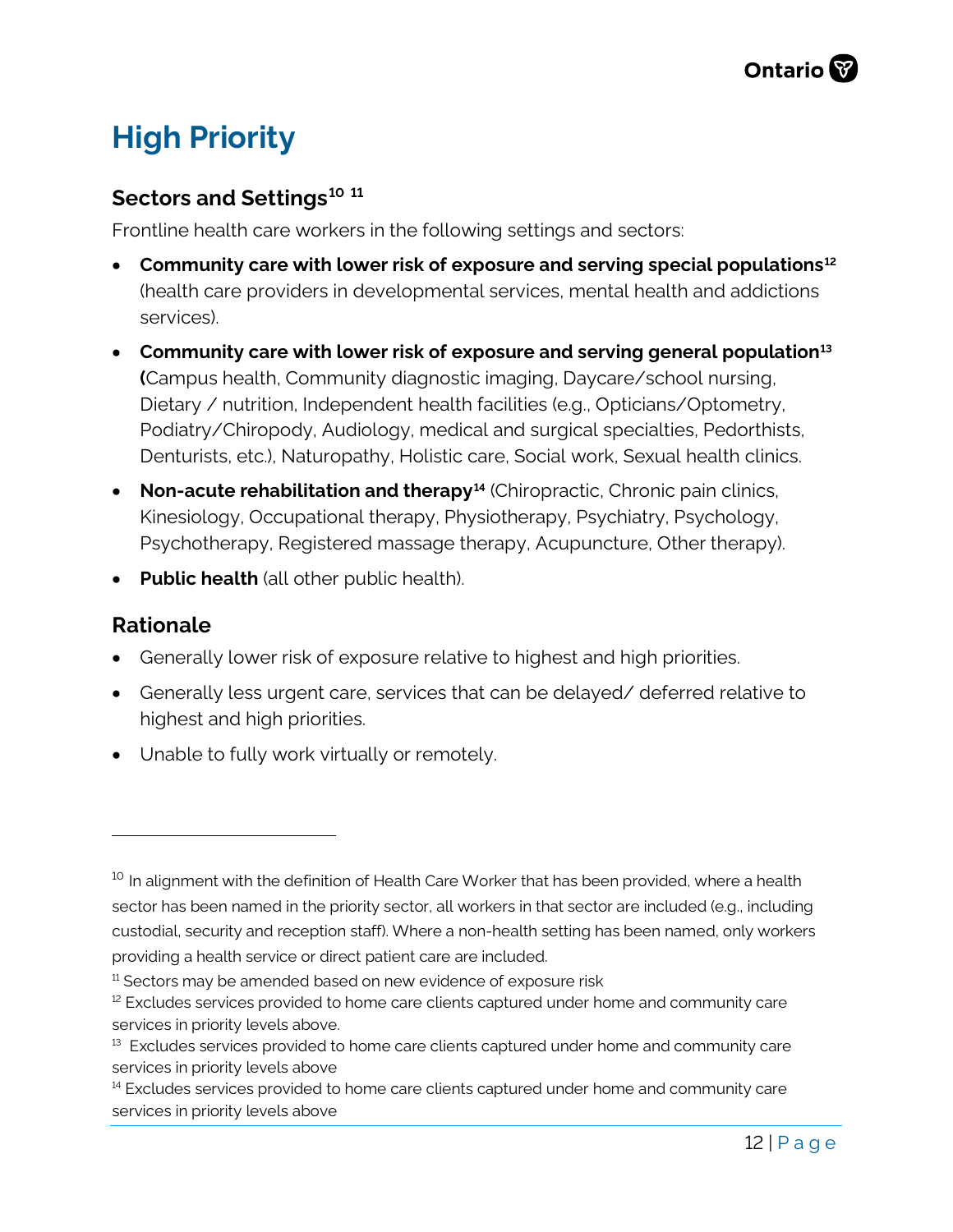# **Moderate Priority**

#### **Sectors and Settings[15](#page-12-1) [16](#page-12-2)**

Non-Frontline health care workers (e.g., those working remotely and who do not require PPE to work).

### **Rationale**

- Services that can be provided remotely/virtually or within non patient facing areas of health care facilities.
- Generally at lower risk.

# <span id="page-12-0"></span>**Additional Considerations**

### **Equity and Fairness**

- Use the province's [Ethical Framework for COVID-19 Vaccine Distribution](https://files.ontario.ca/moh-ethical-framework-for-covid-19-vaccine-distribution-en-2020-12-30.pdf) to guide all priority setting decisions and decision-making processes.
- Consider applying a **Health Equity Impact Assessment** in all decision-making processes regarding prioritization.
- **Do not prioritize based on seniority or rank**.

#### **Allocation among and within equally prioritized sectors and groups**

- Multiple sectors, settings, communities, and workers may be equally prioritized, but demand may still exceed vaccine supply.
- If there is insufficient supply to vaccinate all workers in equally prioritized sectors or settings identified in Step 1 or equally prioritized communities identified in Step 2, vaccine doses should be allocated in proportion to the size of the health care worker population in each sector, setting, or community.

<span id="page-12-1"></span><sup>&</sup>lt;sup>15</sup> In alignment with the definition of Health Care Worker that has been provided, where a health sector has been named in the priority sector, all workers in that sector are included (e.g., including custodial, security and reception staff). Where a non-health setting has been named, only workers providing a health service or direct patient care are included.

<span id="page-12-2"></span> $16$  Sectors may be amended based on new evidence of exposure risk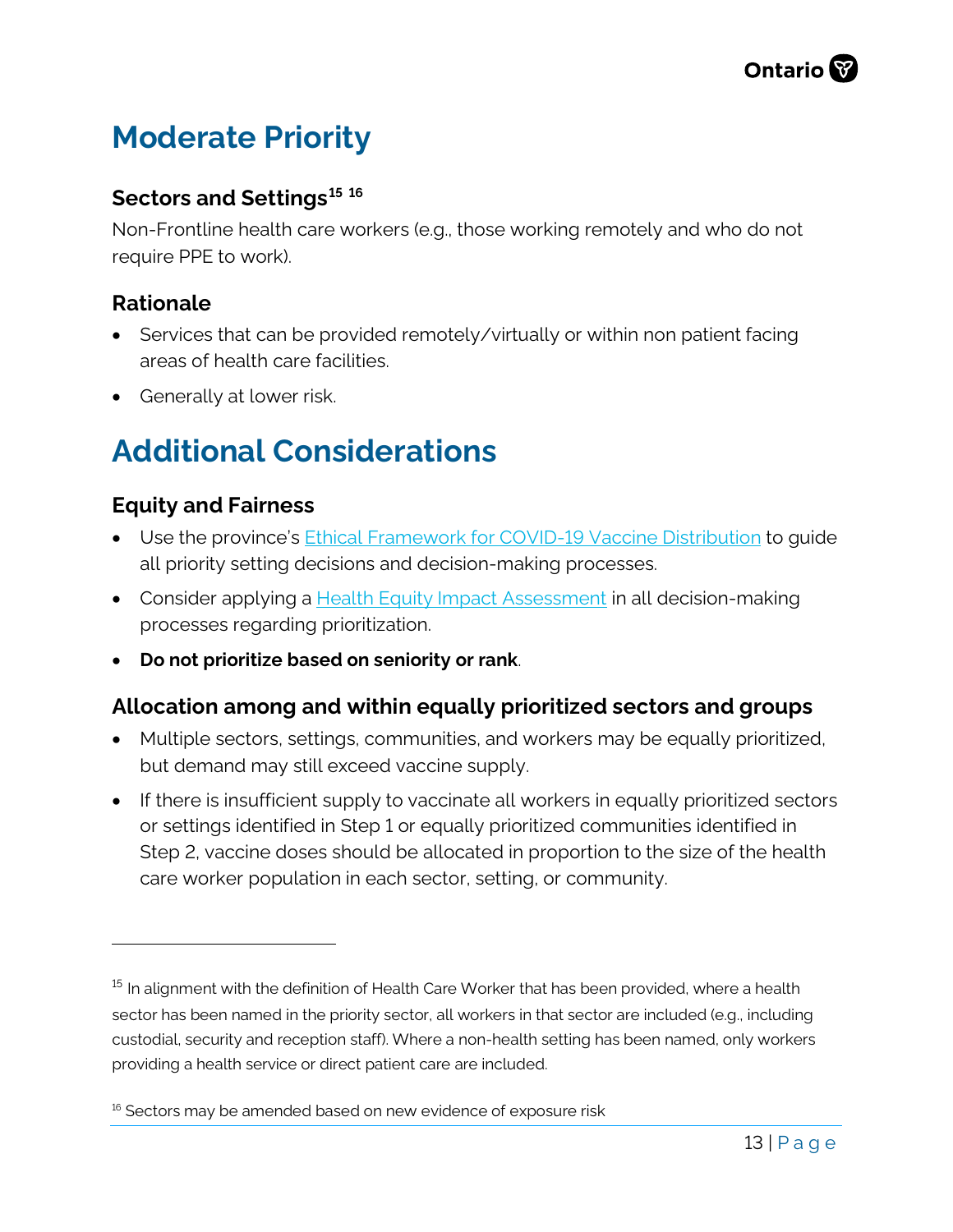- If demand exceeds vaccine supply following Step 3 (prioritization of individual workers), random allocation (e.g., via a random number generator) should be employed to ensure fair allocation to individuals within equally prioritized groups.
- When individuals are randomized for vaccination, safeguards should be in place to ensure the integrity and fairness of the randomization process. Randomization should be done through a valid tool to ensure that the results cannot be predicted or influenced, and it should occur independently of those who are eligible to receive the vaccine in the random allocation. The process and outcomes of randomization should be clearly documented and made transparent to all those affected.

### **Implementation**

- The vaccination of health care workers must follow provincial direction and progression through priority levels must be according to provincial direction.
- PHUs should work with local partners, for example through a local prioritization committee, to use the best available local, regional, and provincial data to assist in prioritization, if required. In particular, use available data and engage with local partners regarding local populations served and settings affected by COVID-19 to assist in prioritization.
	- o Public Health Units should work with health regulatory colleges to identify health care workers within their catchment areas that may be otherwise difficult to identify through Health Care Organizations and Service Provider Organization (e.g., independent practitioners and solo-practice providers).
	- o Public Health Units, vaccination clinics, employers and health care organizations should work together to ensure workers that principally work in a setting but are not directly employed by the setting (e.g., agency workers, other third-party workers) are given an opportunity for vaccination along with other workers in the setting.
- Ensure that vaccine recipients will be able to return to receive their second dose within the required vaccination interval.
- Where possible, programmatic vaccination and strategic grouping of samepriority populations across different population groups should be pursued to maximize efficiency of vaccine delivery (e.g., programmatic vaccination of adult recipients of chronic home care and home care workers working with these patients).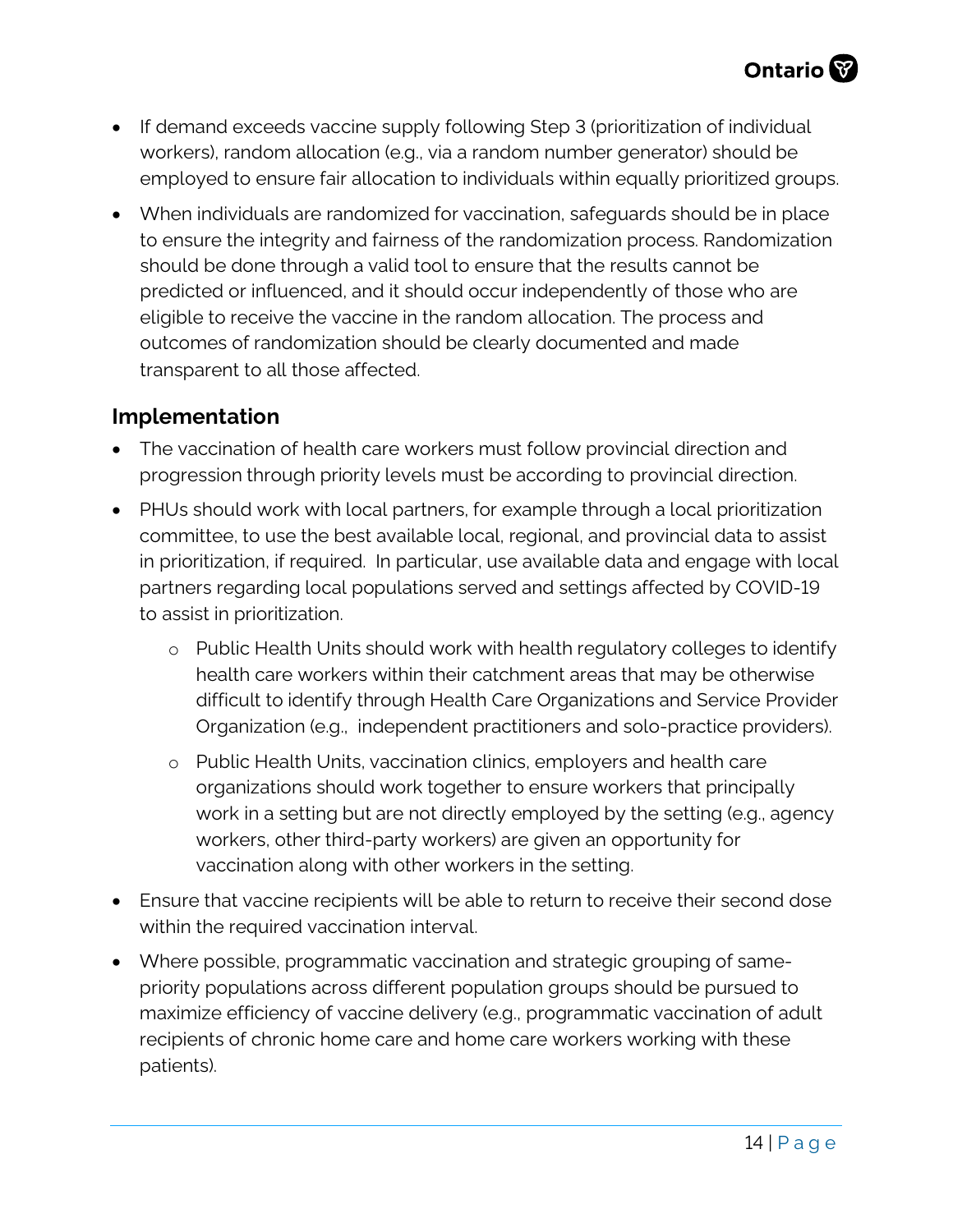- As part of a waste-minimizing strategy for last-minute cancellations, 'no-show' appointments and remaining end-of-day doses, vaccine clinics should prepare a list of stand-by alternate recipients for vaccination that may be called at shortnotice.
	- o Vaccine clinics should consult with the PHU on their approach in developing this list.
	- o The individuals on the list should be within the same or next priority level as those currently being vaccinated, for example individuals with scheduled appointments later in the week, or who are next in line for scheduling appointments.
	- o This list should be prepared in alignment with the principles of the Ethical Framework.
- PHUs and partners should consider working with employers and health service providers to implement occupational or workplace-based vaccination clinics. Workers identified by their employer for these clinics would not need to provide personal attestation or additional validation of their status as a health care worker.
- Personal attestation is a generally accepted method of validating an individual's status as a health care worker.
- Public Health Units and vaccination clinic partners may choose to also consider other low-barrier methods of verification or validation of status as a health care worker, including and not limited to one of the following:
	- o Letter of employment/letter from employer
	- o Workplace ID/Badge
	- o Pay stub
	- o Professional identification number (for regulated professionals)
	- o Statement of professional insurance

### **Relative Sequencing with Other Priority Populations**

• The sequencing of health care worker vaccination relative to other priority populations should follow provincial direction. Deviation from provincial direction to respond to local context and emerging needs may be done in alignment with the **Ethical Framework** and in consultation with the Ministry. Supplies should be managed within the health unit's existing vaccine allocation.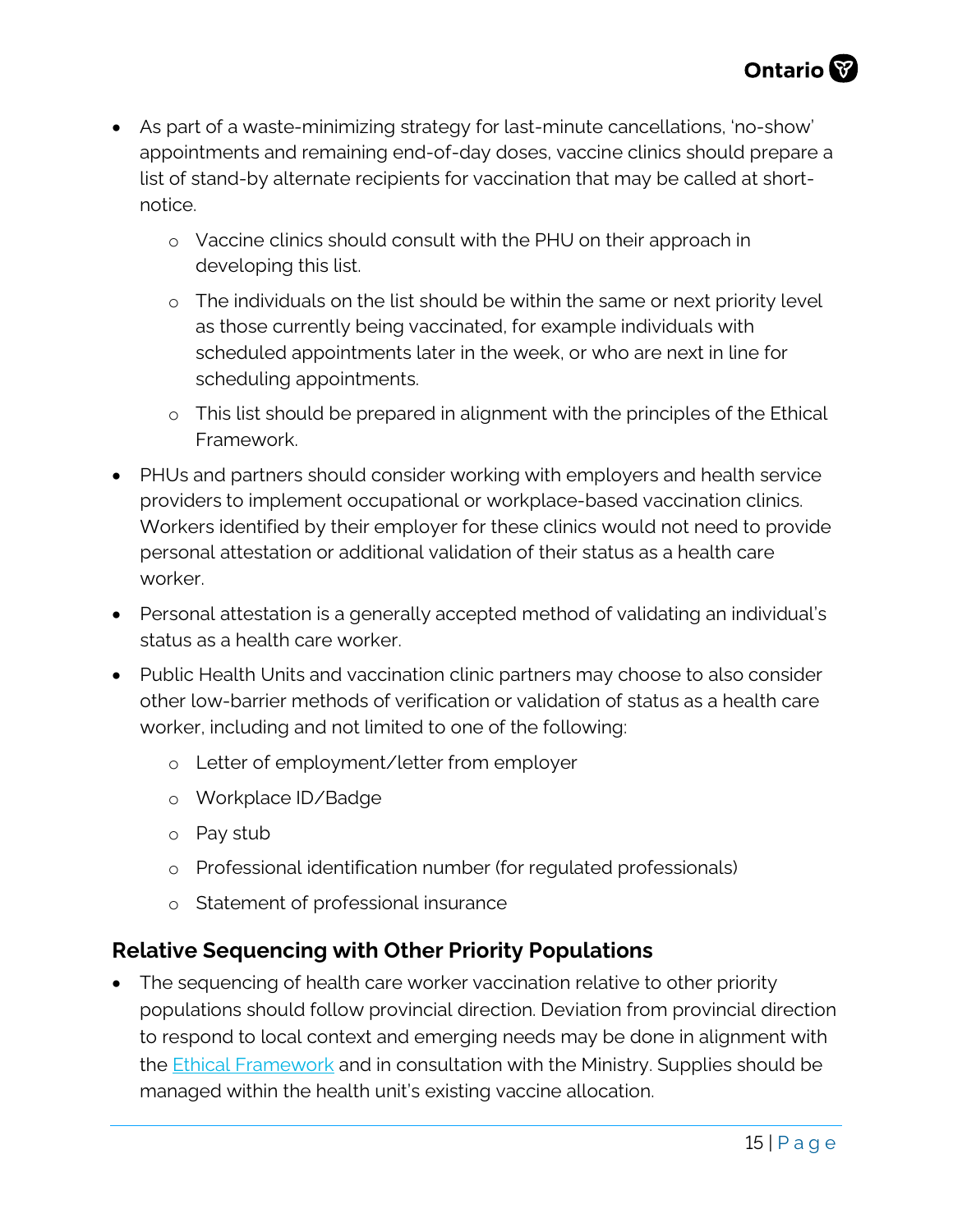• In a supply-limited environment, provincial direction on sequencing among priority sub-population will be more specific and may be linked to vaccination targets and directives.

### **Examples**

The following case examples are hypothetical situations provided to demonstrate how the prioritization guidance could be applied. They are provided for illustrative purposes only and do not necessarily reflect the assessment of all workers in the roles and settings described.

PHUs, Health care organizations, associations, unions, and regulatory colleges who are undertaking prioritization of workers should consider the following questions.

If an individual does not meet the definition for 'health care worker' as described on page 2, they are not currently eligible for prioritization under the health care worker category (see case example #4 below), but may eligible under other priority populations and as such could be considered for a programmatic vaccination approach.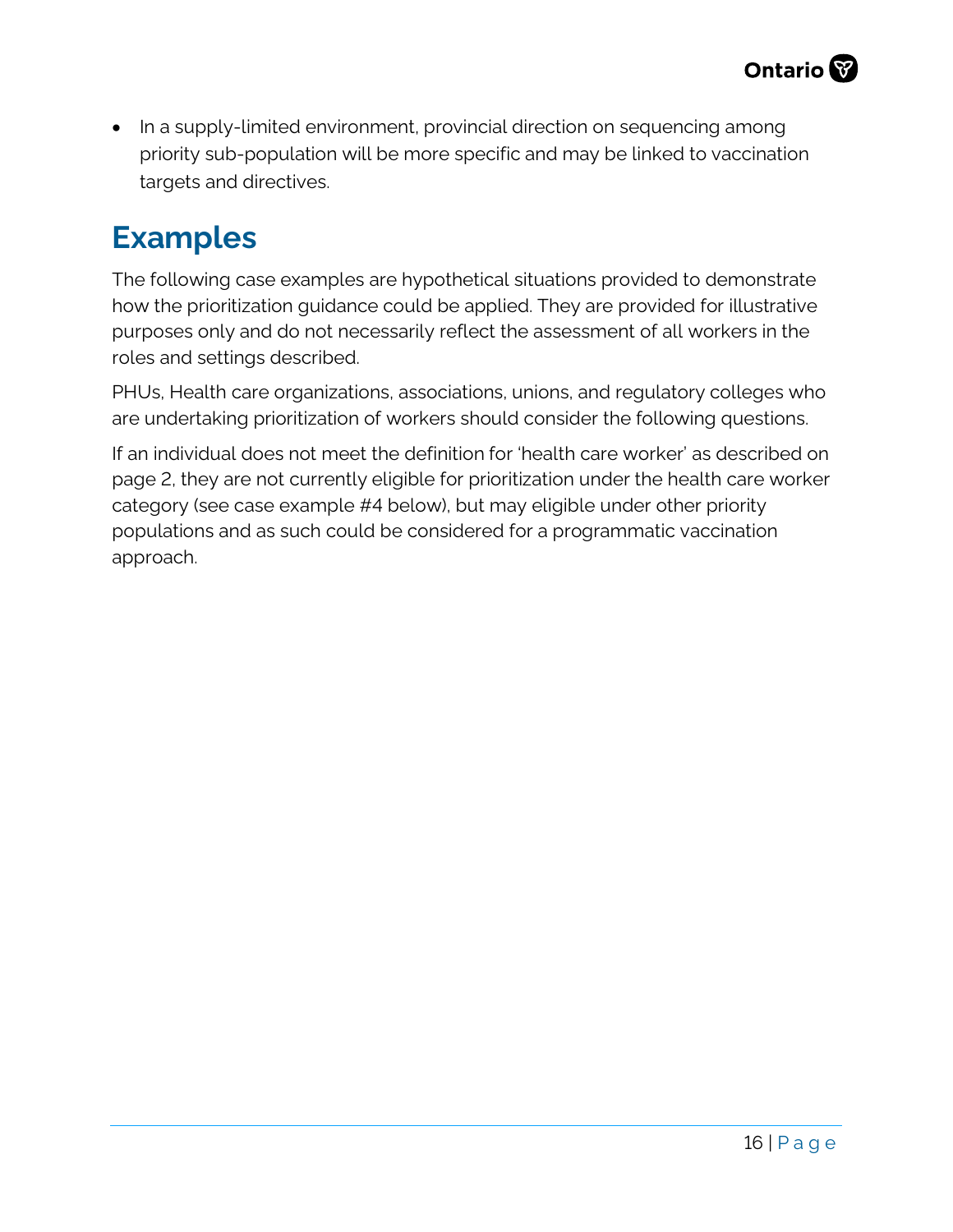

#### **Fig. 2: Prioritization Decision-Making Tree**

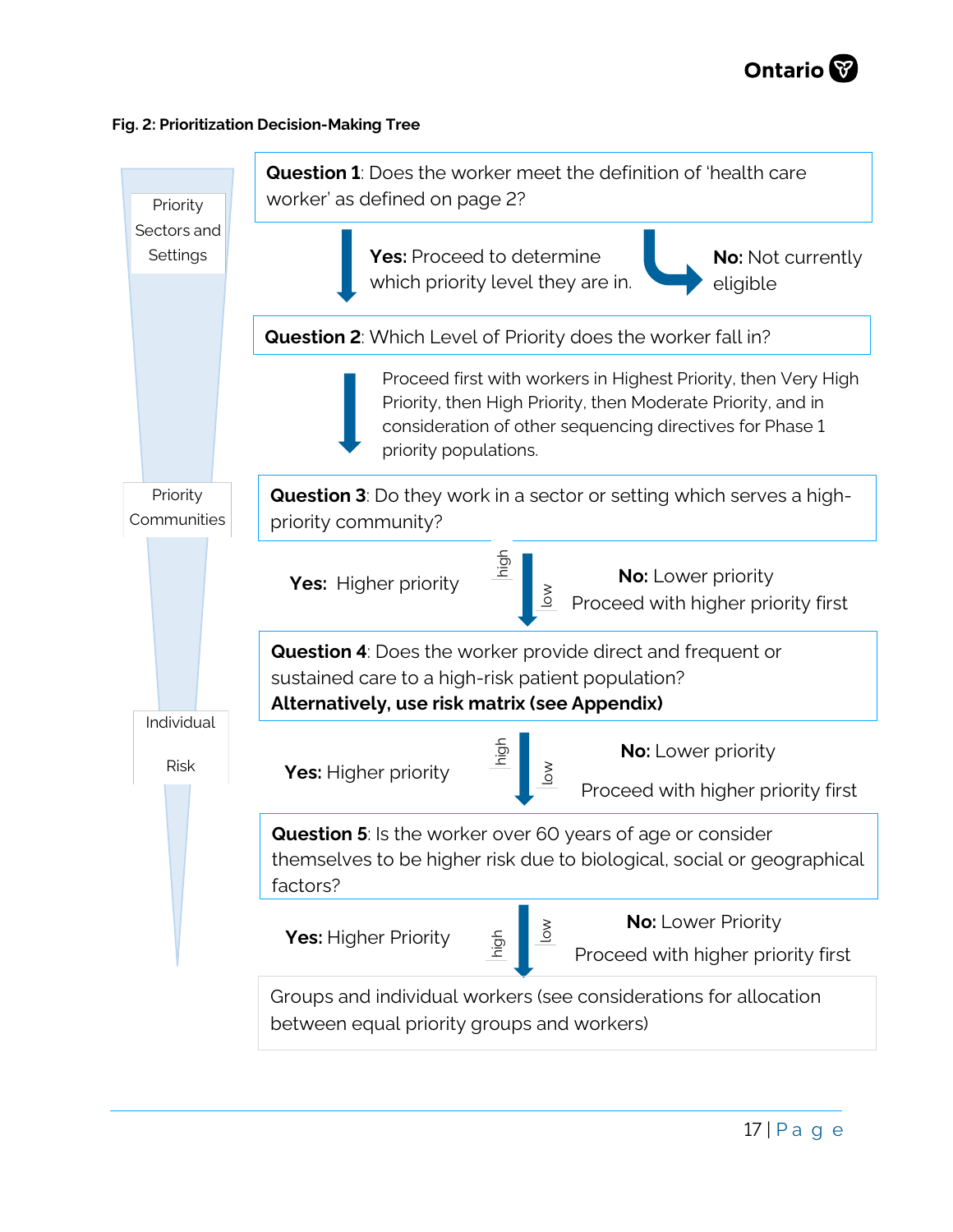**Case Example #1: A 61-year-old community health care worker at a community health center who self-reported no individual risk factors and works in a highprevalence neighbourhood where residents are disproportionately at risk for severe outcomes of COVID-19.** 

The PHU has identified all sectors and settings within its catchment area that fall within the Highest Priority level and has approached the organizations and employers in these sectors and settings to identify eligible workers who meet the definition of health care worker and are frontline workers so that they may be booked at a local vaccine clinic.

**Question 1**: Does the worker meet the definition of health care worker?

 $\checkmark$  Worker meets definition of 'health care worker' as defined on page 2.

**Question 2:** What Level of Priority does the sector or setting fall under?

 $\checkmark$  Community health center in a high-prevalence neighbourhood where residents are disproportionately at risk for severe outcomes of COVID-19 is a setting identified in the Highest Priority Level.

**Question 3**: Does the worker provide care in a high-priority community?

The community has been identified as a high-priority community based on local epidemiology and consideration of structural factors and determinants of health.

**Question 4 (or use Risk Matrix):** Does the worker provide direct and frequent or sustained patient care to a high risk patient population?

The Health Care Organization has assessed:

- $\checkmark$  Frequent interactions with vulnerable patient populations with high burden of illness.
- $\checkmark$  Unable to work virtually.
- $\checkmark$  Plays critical role in maintaining local health system and in pandemic response.
- $\checkmark$  Moderate redundancy among community health care providers and other specialities.
- $\checkmark$  Patient population is at high risk for severe outcomes of COVID-19.

**Question 5:** Is the worker over 60 years of age or consider themselves to be at higher risk?

 $\checkmark$  Worker is aged 60 years or above.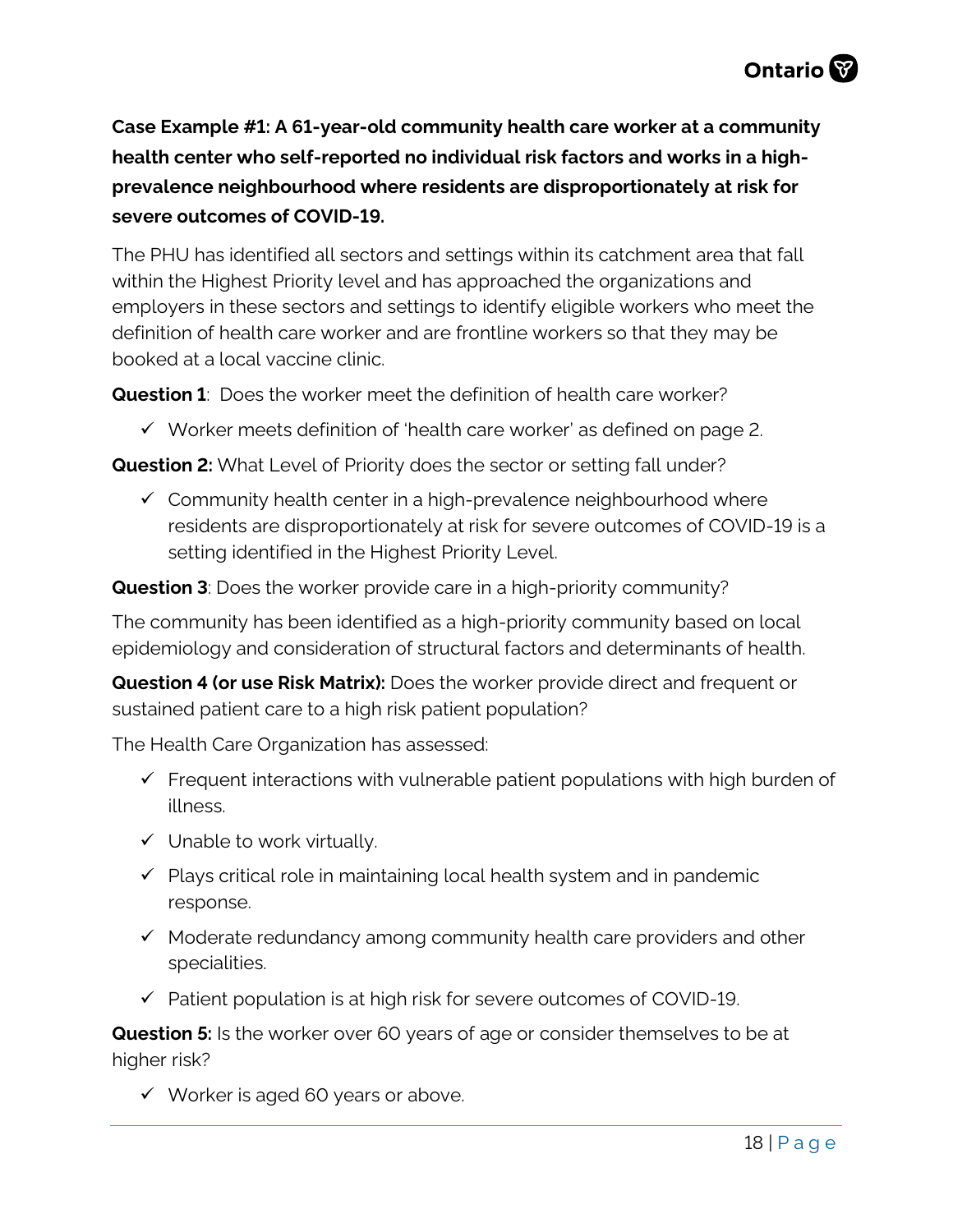× Worker self-reported no additional risk factors relating to biological, social or geographical risks.

**Result:** This worker would be considered in the Highest Priority for vaccine due to being a frontline worker in a Highest Priority setting. In a period of limited vaccine supply, the health unit could further prioritize this worker according to the fact of serving a high risk community. If further prioritization is needed, the health unit would consider the HCO's assessment that the worker provides direct and frequent or sustained patient care to a high risk patient population and is ≥60 years old.

### **Case Example #2: A 42-year-old optometrist in independent practice who provides services to a diverse patient group in a community moderately impacted by the determinants of health is considered for vaccination.**

The PHU has worked with the regulatory college (College of Optometrists of Ontario) and the professional association (Ontario Association of Optometrists) to inform the prioritization of optometrists in independent practice, to obtain information about the location of their businesses and facilitate communication with these workers.

**Question 1:** Does the worker meet the definition of health care worker?

 $\checkmark$  Worker meets definition of 'health care worker' as defined on page 2.

**Question 2:** What Level of Priority does the sector or setting fall under?

 $\checkmark$  Independent optometry practice would fall under the High Priority level.

**Question 3:** Does the worker provide care in a high-priority community?

 $\checkmark$  PHU has designated the community as a moderate priority based on local data, epidemiology and consideration of structural factors and determinants of health.

**Question 4**: Does the worker provide direct and frequent or sustained patient care to a high-risk patient population?

(Risk matrix not required/feasible as PHU has limited capacity to apply it to populations served by the vaccine clinic. Alternately the regulatory college and professional association may provide a general assessment of the risk of this profession based on the characteristics of professional practice).

- $\checkmark$  Frequent close contact with patients.
- $\checkmark$  Able to perform some work virtually and patients likely to have access to technology, but all urgent care provided in person.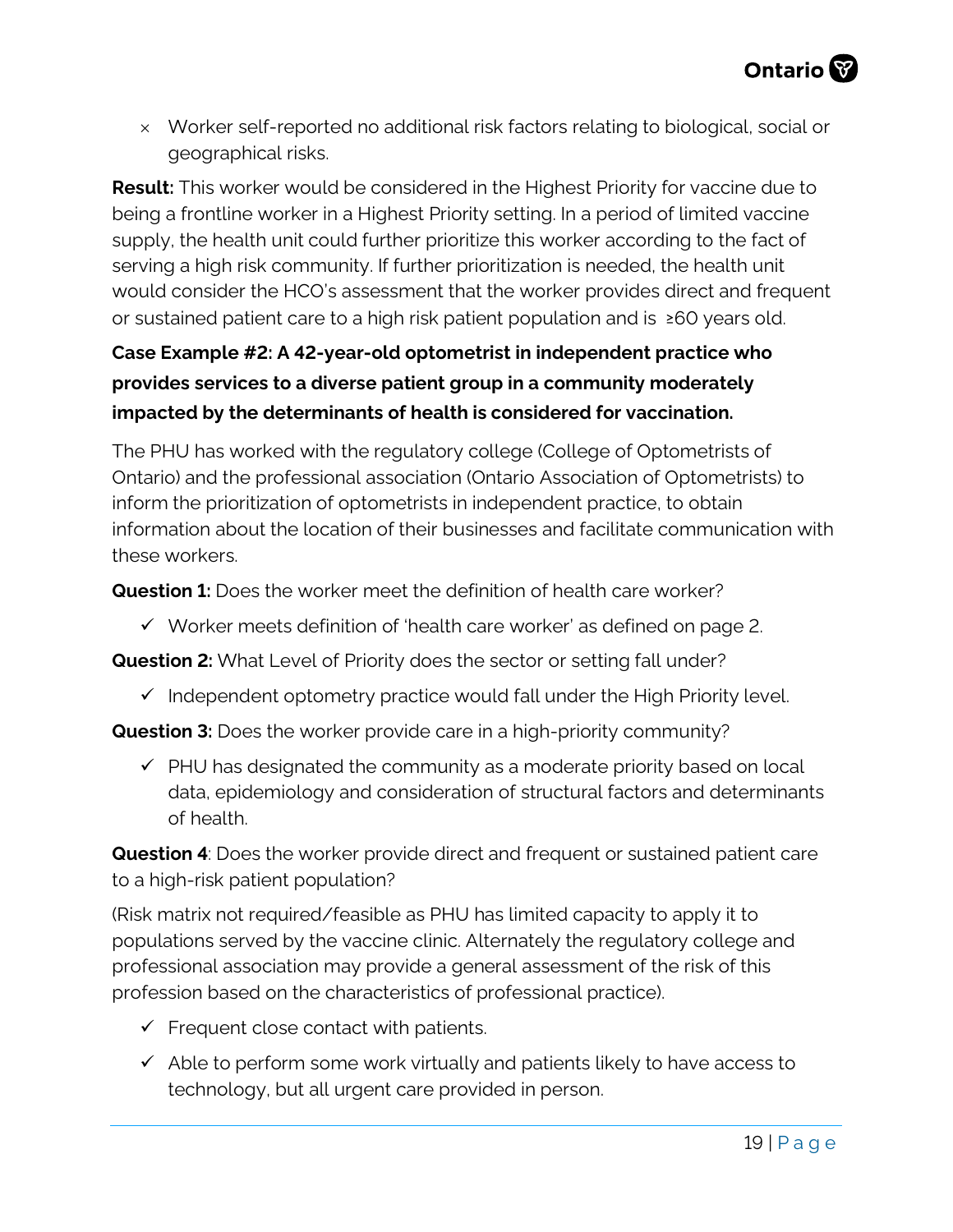

- $\checkmark$  Supports local health system.
- × Redundancy among optometrists.

**Question 5**: Is the worker over 60 years of age or consider themselves to be at higher risk?

 $\times$  Worker is not in a high-risk category due to age.

Voluntary self-report of risk factors relating to biological, social or geographical risk if available could add additional considerations for individual risk.

**Result:** This worker should be considered in the High Priority level for prioritization and would be contacted for an appointment at a vaccine clinic when it is the turn for High Priority health care workers to be vaccinated. If further prioritization is needed within this level, the worker would be placed in a moderate category, recognizing the patient community are a moderate priority community If further prioritization is needed due to limited vaccine supply, the worker's moderate level of individual risk would be considered.

**Case Example #3: A PHU has designated an allocation of vaccines to a local hospital to run a vaccine clinic on-site for its workers in frontline roles with COVID-19 patients and/or with a high-risk of exposure to COVID-19, including those performing aerosol-generating procedures. The hospital is determining vaccination priority among workers at the hospital and is considering the prioritization of custodial staff in the hospital's COVID-19 Assessment Center.** 

**Question 1:** Does the worker meet the definition of health care worker?

 $\checkmark$  Worker group meets definition of 'health care worker' as defined on page 2.

**Question 2:** What Level of Priority does the sector or setting fall under?

 $\checkmark$  All frontline staff in a COVID-19 Specimen Collection Center such as COVID-19 Assessment Centers, are in the Highest Priority**.**

**Question 3**: Does the worker provide care in a high-priority community?

 $\checkmark$  The PHU has already identified the hospital's community as a high priority.

**Question 4**: Hospital uses risk matrix instead of question 3 given hospital's capacity to apply it to its workforce (see below).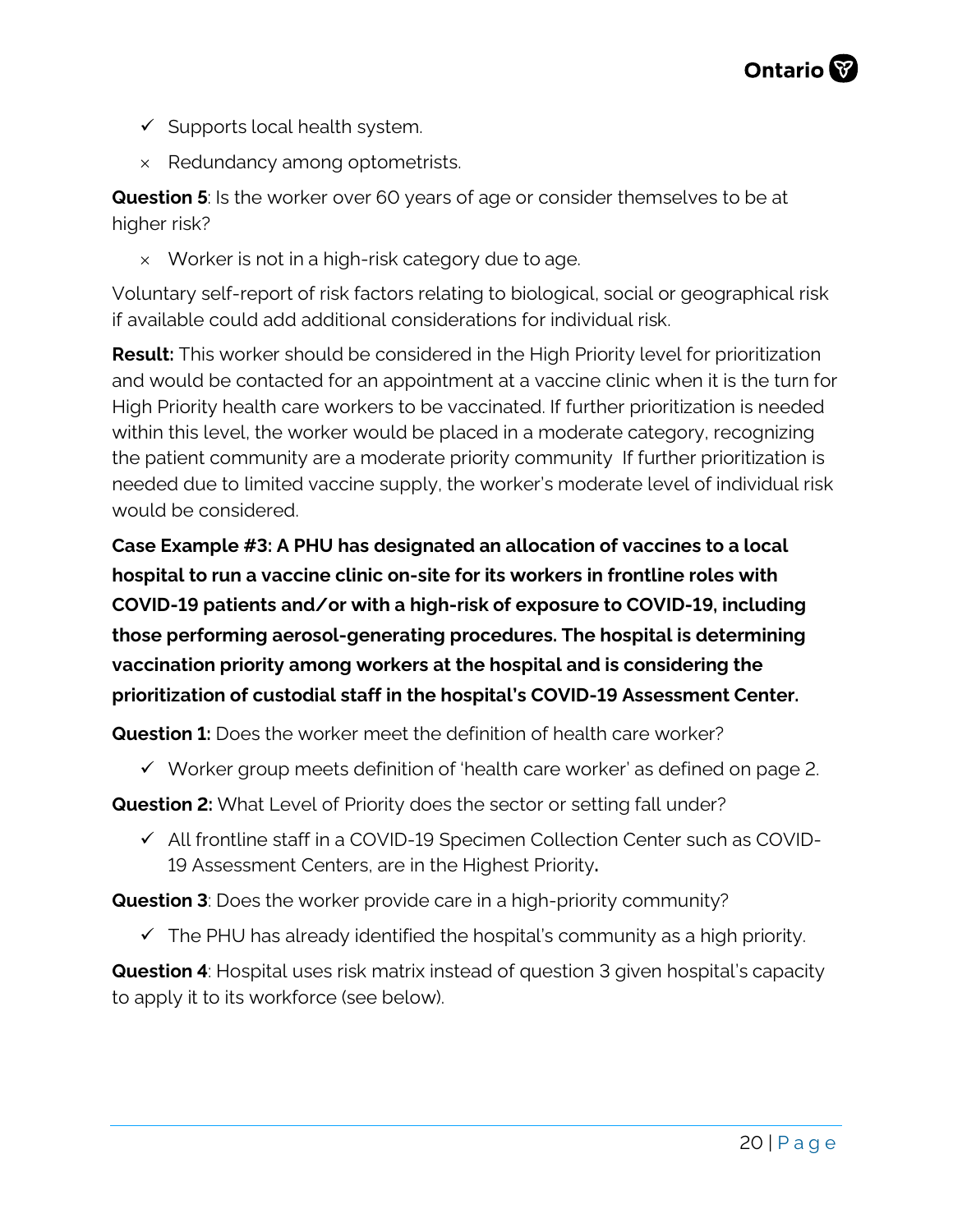| Patient population/exposure risk                                                             |               | Risk of exposure to SARS-CoV-2 within a<br>health care setting based on worker<br>role/responsibility |               |                  |
|----------------------------------------------------------------------------------------------|---------------|-------------------------------------------------------------------------------------------------------|---------------|------------------|
|                                                                                              |               | Low Risk                                                                                              | Moderate Risk | <b>High Risk</b> |
| Risk of severe disease<br>or outcomes from<br>COVID-19 among<br>patient population<br>served | Low Risk      |                                                                                                       |               | 3                |
|                                                                                              | Moderate Risk |                                                                                                       | 3             |                  |
|                                                                                              | High Risk     | 3                                                                                                     |               | 5                |

#### **Rationale:**

- Patient population (Moderate risk): Patient population will have varying risk of severe disease or outcomes from COVID-19.
- Exposure risk (High): highly likely to have interactions with potentially COVID-19positive patients, while wearing appropriate PPE, unable to work virtually.

| <b>Criticality</b> |          | Existing health system capacity and redundancy |          |     |  |
|--------------------|----------|------------------------------------------------|----------|-----|--|
|                    |          | High                                           | Moderate | Low |  |
| Essentiality to    | Low      |                                                | 25       | .50 |  |
| critical health    | Moderate | 25                                             | .50      |     |  |
| system capacity    | High     | .50                                            |          |     |  |

#### **Rationale:**

- Essentiality (High): Plays critical role in maintaining local health system.
- Redundancy (Moderate): Some redundancy in role.

| <b>Key Prioritization Consideration</b> | <b>Score</b> |
|-----------------------------------------|--------------|
| Patient population/exposure risk        | 4/5          |
| Criticality                             | 1/2          |
| <b>Total</b>                            | 5/7          |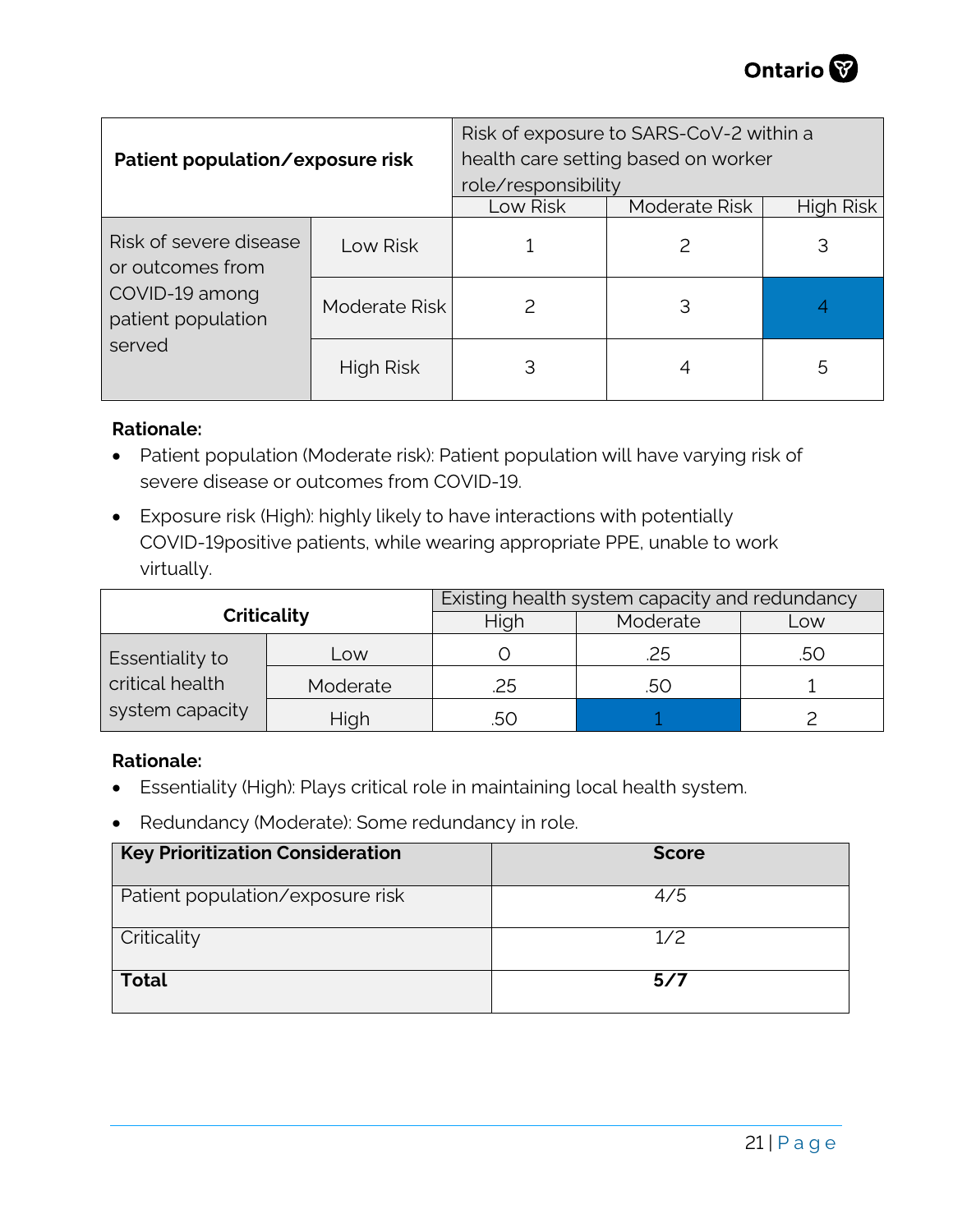

**Question 5**: Is the worker over 60 years of age or consider themselves to be at higher risk?

Consider any individual risk factors when prioritizing individual custodial staff (≥60 years old or those who, based on voluntary self-report, consider themselves to be at higher risk due to biological, social, or geographical factors).

**Result:** This group of custodial staff should be considered Highest Priority for vaccine due to criticality of work performed, and a High amount of exposure to potentially COVID-19 positive patients.

Within all those in this level, where further prioritization is needed due to limited supply of vaccine, consideration of age and whether there has been a voluntary self-report of high risk due to biological, social or geographic factors identifies priority individuals.

#### **Case Example #4: A PHU is determining priority for vaccination at a vaccine clinic and considering food preparation volunteers in shelters.**

**Question 1**: Does the worker meet the definition of health care worker?

 $\times$  Workers do not meet the definition of 'health care worker' that would be applicable in a non-health setting, as per the definition on page 2.

**Result**: They are not to be considered in the health care worker prioritization, however may be considered as part of other priority populations.